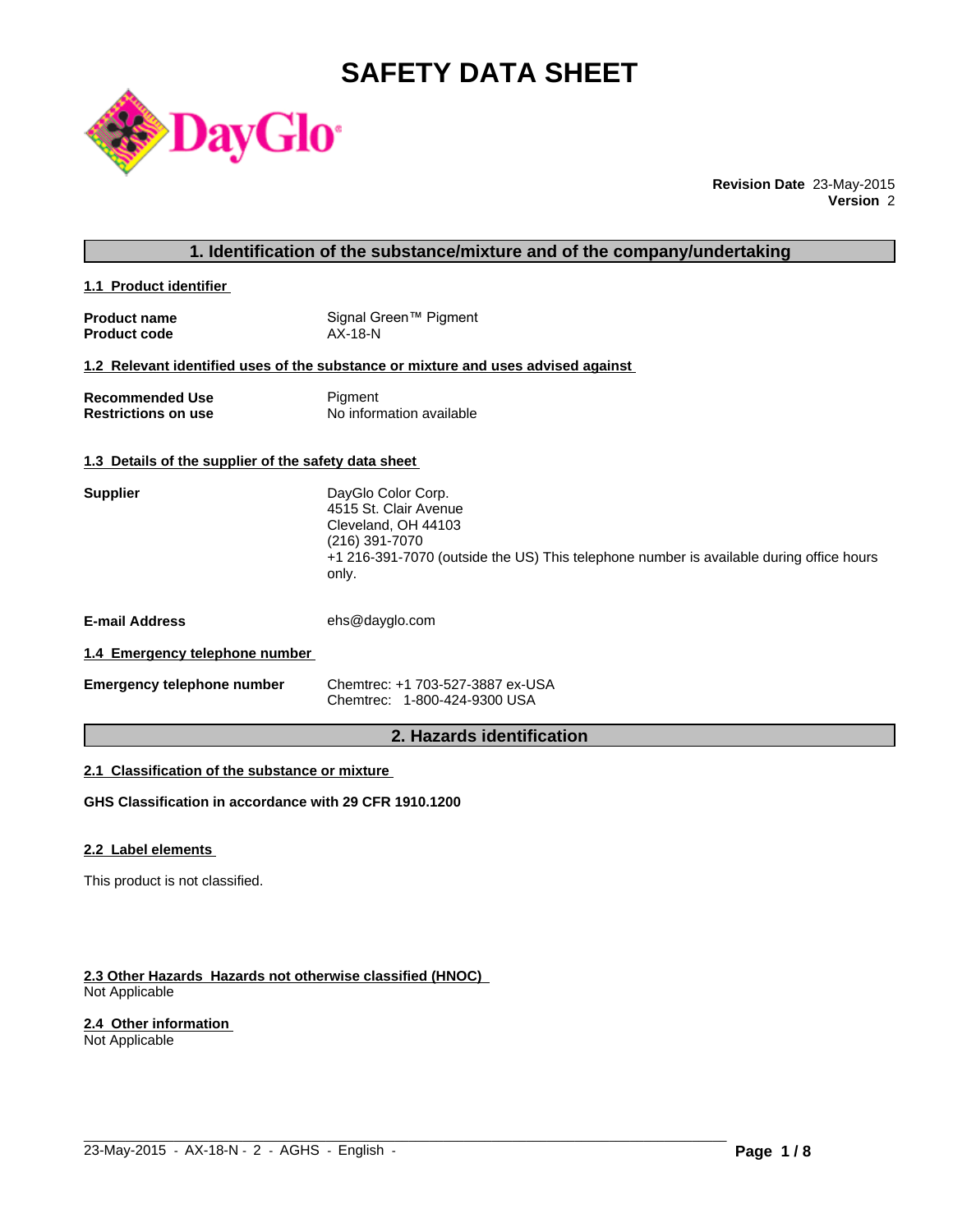# **3. Composition/Information on Ingredients**

 $\overline{\phantom{a}}$  ,  $\overline{\phantom{a}}$  ,  $\overline{\phantom{a}}$  ,  $\overline{\phantom{a}}$  ,  $\overline{\phantom{a}}$  ,  $\overline{\phantom{a}}$  ,  $\overline{\phantom{a}}$  ,  $\overline{\phantom{a}}$  ,  $\overline{\phantom{a}}$  ,  $\overline{\phantom{a}}$  ,  $\overline{\phantom{a}}$  ,  $\overline{\phantom{a}}$  ,  $\overline{\phantom{a}}$  ,  $\overline{\phantom{a}}$  ,  $\overline{\phantom{a}}$  ,  $\overline{\phantom{a}}$ 

#### **Substance**

This material is not considered hazardous by the OSHA Hazard Communication Standard (29 CFR 1910.1200).

\* The exact percentage (concentration) of composition has been withheld as a trade secret.

|                                                                   | 4. First aid measures                                                                                                                                                                                                   |  |  |  |  |
|-------------------------------------------------------------------|-------------------------------------------------------------------------------------------------------------------------------------------------------------------------------------------------------------------------|--|--|--|--|
| 4.1 Description of first-aid measures                             |                                                                                                                                                                                                                         |  |  |  |  |
| <b>General advice</b>                                             | No information available.                                                                                                                                                                                               |  |  |  |  |
| Eye contact                                                       | Immediately flush with plenty of water. After initial flushing, remove any contact lenses and<br>continue flushing for at least 15 minutes. Keep eye wide open while rinsing. If symptoms<br>persist, call a physician. |  |  |  |  |
| <b>Skin contact</b>                                               | Immediate medical attention is not required. Wash off with soap and water.                                                                                                                                              |  |  |  |  |
| <b>Inhalation</b>                                                 | Immediate medical attention is not required. Move to fresh air.                                                                                                                                                         |  |  |  |  |
| Ingestion                                                         | Do NOT induce vomiting. Drink plenty of water. Consult a physician.                                                                                                                                                     |  |  |  |  |
| 4.2 Most important symptoms and effects, both acute and delayed   |                                                                                                                                                                                                                         |  |  |  |  |
| <b>Symptoms</b>                                                   | See Section 2.2, Label Elements and/or Section 11, Toxicological effects.                                                                                                                                               |  |  |  |  |
|                                                                   | 4.3 Recommendations for immediate medical care and/or special treatment                                                                                                                                                 |  |  |  |  |
| Notes to physician                                                | Treat symptomatically.                                                                                                                                                                                                  |  |  |  |  |
|                                                                   | 5. Fire-Fighting Measures                                                                                                                                                                                               |  |  |  |  |
| 5.1 Extinguishing media                                           |                                                                                                                                                                                                                         |  |  |  |  |
| Suitable extinguishing media                                      | Use extinguishing measures that are appropriate to local circumstances and the surrounding environment.                                                                                                                 |  |  |  |  |
| <b>Unsuitable Extinguishing Media</b>                             | None.                                                                                                                                                                                                                   |  |  |  |  |
| 5.2 Specific hazards arising from the substance or mixture        |                                                                                                                                                                                                                         |  |  |  |  |
| <b>Special Hazard</b><br>None known based on information supplied |                                                                                                                                                                                                                         |  |  |  |  |
| <b>Hazardous Combustion Products</b>                              | Carbon oxides. Nitrogen oxides (NOx). Oxides of sulfur.                                                                                                                                                                 |  |  |  |  |

### **Explosion Data**

**Sensitivity to Mechanical Impact** None. **Sensitivity to Static Discharge** Fine dust dispersed in air, in sufficient concentrations, and in the presence of an ignition source is a potential dust explosion hazard.

#### **5.3 Advice for firefighters**

As in any fire, wear self-contained breathing apparatus pressure-demand, MSHA/NIOSH (approved or equivalent) and full protective gear.

 $\_$  ,  $\_$  ,  $\_$  ,  $\_$  ,  $\_$  ,  $\_$  ,  $\_$  ,  $\_$  ,  $\_$  ,  $\_$  ,  $\_$  ,  $\_$  ,  $\_$  ,  $\_$  ,  $\_$  ,  $\_$  ,  $\_$  ,  $\_$  ,  $\_$  ,  $\_$  ,  $\_$  ,  $\_$  ,  $\_$  ,  $\_$  ,  $\_$  ,  $\_$  ,  $\_$  ,  $\_$  ,  $\_$  ,  $\_$  ,  $\_$  ,  $\_$  ,  $\_$  ,  $\_$  ,  $\_$  ,  $\_$  ,  $\_$  ,

# **6. Accidental Release Measures**

# **6.1 Personal precautions, protective equipment and emergency procedures**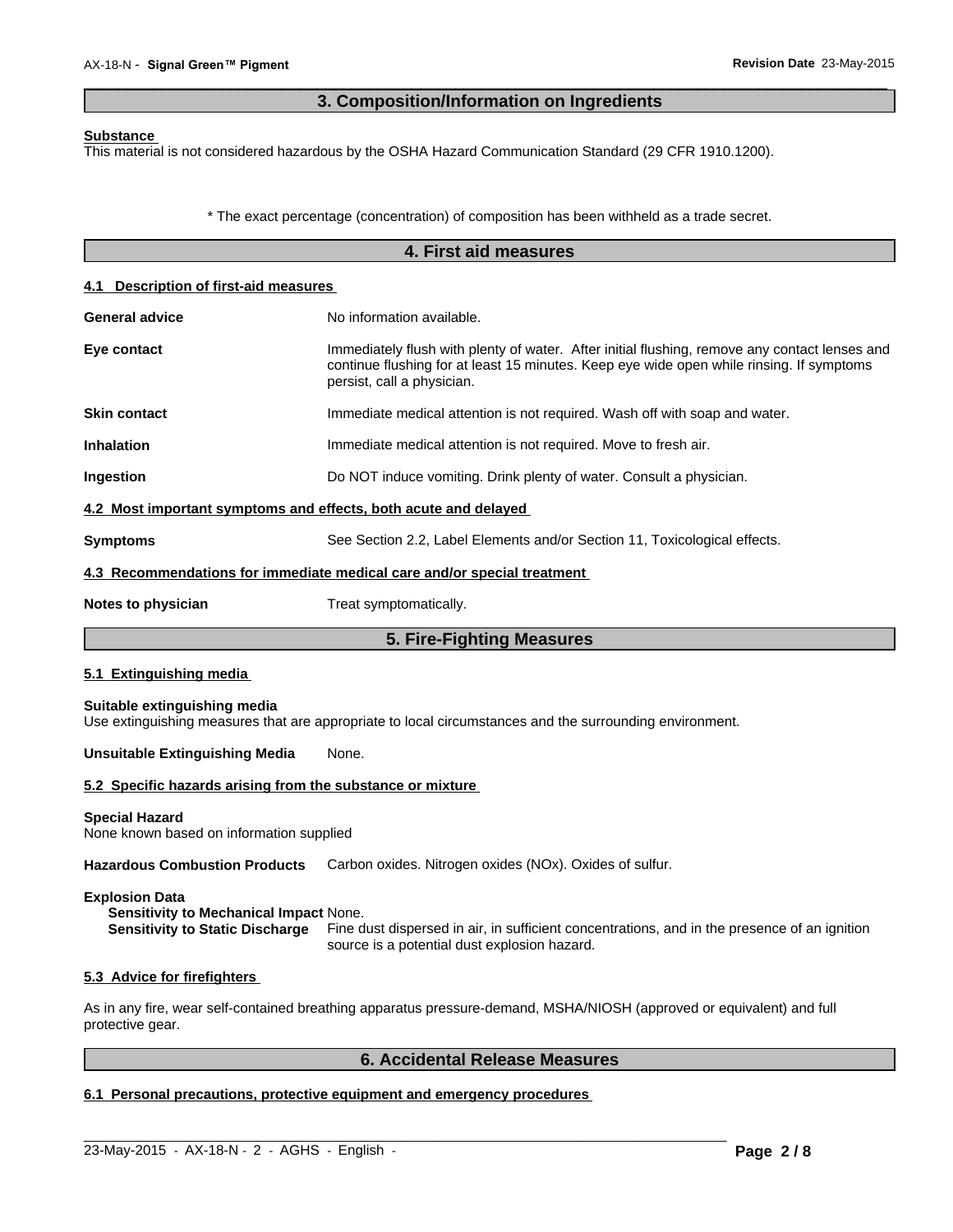Ensure adequate ventilation, especially in confined areas. Use personal protective equipment.

# **6.2 Environmental precautions**

Dust deposits should not be allowed to accumulate on surfaces as these may form an explosive mixture if they are released into the atmosphere in sufficient concentration. Avoid dispersal of dust in the air (i.e., cleaning dusty surfaces with compressed air). Nonsparking tools should be used. Prevent product from entering drains. See Section 12 for additional Ecological information.

 $\overline{\phantom{a}}$  ,  $\overline{\phantom{a}}$  ,  $\overline{\phantom{a}}$  ,  $\overline{\phantom{a}}$  ,  $\overline{\phantom{a}}$  ,  $\overline{\phantom{a}}$  ,  $\overline{\phantom{a}}$  ,  $\overline{\phantom{a}}$  ,  $\overline{\phantom{a}}$  ,  $\overline{\phantom{a}}$  ,  $\overline{\phantom{a}}$  ,  $\overline{\phantom{a}}$  ,  $\overline{\phantom{a}}$  ,  $\overline{\phantom{a}}$  ,  $\overline{\phantom{a}}$  ,  $\overline{\phantom{a}}$ 

#### **6.3 Methods and materials for containment and cleaning up**

| <b>Methods for Containment</b> | Prevent dust cloud. Cover powder spill with plastic sheet or tarp to minimize spreading.                                                                                                                                                                                                                                                                                                |  |  |  |  |
|--------------------------------|-----------------------------------------------------------------------------------------------------------------------------------------------------------------------------------------------------------------------------------------------------------------------------------------------------------------------------------------------------------------------------------------|--|--|--|--|
| Methods for cleaning up        | Avoid dust formation. Take precautionary measures against static discharges. Do not dry<br>sweep dust. Wet dust with water before sweeping or use a vacuum to collect dust. Use<br>personal protective equipment. Take up mechanically and collect in suitable container for<br>disposal. Prevent product from entering drains. Keep in suitable and closed containers for<br>disposal. |  |  |  |  |
|                                |                                                                                                                                                                                                                                                                                                                                                                                         |  |  |  |  |

|                                                                  | 7. Handling and storage                                                                                                                                    |
|------------------------------------------------------------------|------------------------------------------------------------------------------------------------------------------------------------------------------------|
| 7.1 Precautions for safe handling                                |                                                                                                                                                            |
| Advice on safe handling                                          | Avoid dust formation. Take precautionary measures against static discharges. Fine dust<br>dispersed in air may ignite. Wear personal protective equipment. |
| <b>Hygiene measures</b>                                          | Handle in accordance with good industrial hygiene and safety practice.                                                                                     |
| 7.2 Conditions for safe storage, including any incompatibilities |                                                                                                                                                            |
| <b>Storage Conditions</b>                                        | Keep tightly closed in a dry and cool place.                                                                                                               |
| <b>Materials to Avoid</b>                                        | No materials to be especially mentioned.                                                                                                                   |

# **8. Exposure controls/personal protection**

# **8.1 Occupational Exposure Limits (OEL)**

#### **8.2 Appropriate engineering controls**

| <b>Engineering Measures</b>   | <b>Showers</b><br>Eyewash stations<br>Ventilation systems.                                                                                                                                                                                                                                                                                                                                |
|-------------------------------|-------------------------------------------------------------------------------------------------------------------------------------------------------------------------------------------------------------------------------------------------------------------------------------------------------------------------------------------------------------------------------------------|
|                               | 8.3 Individual protection measures, such as personal protective equipment                                                                                                                                                                                                                                                                                                                 |
| <b>Eye/Face Protection</b>    | Safety glasses with side-shields.                                                                                                                                                                                                                                                                                                                                                         |
| Skin and body protection      | Wear chemical resistant footwear and clothing such as gloves, an apron or a whole body<br>suit as appropriate.                                                                                                                                                                                                                                                                            |
| <b>Respiratory protection</b> | If irritation is experienced, NIOSH/MSHA approved respiratory protection should be worn.<br>Positive-pressure supplied air respirators may be required for high airborne contaminant<br>concentrations. Respiratory protection must be provided in accordance with current local<br>regulations. NIOSH/MSHA approved respiratory protection should be worn if exposure is<br>anticipated. |
| <b>Hygiene measures</b>       | See section 7 for more information                                                                                                                                                                                                                                                                                                                                                        |

 $\_$  ,  $\_$  ,  $\_$  ,  $\_$  ,  $\_$  ,  $\_$  ,  $\_$  ,  $\_$  ,  $\_$  ,  $\_$  ,  $\_$  ,  $\_$  ,  $\_$  ,  $\_$  ,  $\_$  ,  $\_$  ,  $\_$  ,  $\_$  ,  $\_$  ,  $\_$  ,  $\_$  ,  $\_$  ,  $\_$  ,  $\_$  ,  $\_$  ,  $\_$  ,  $\_$  ,  $\_$  ,  $\_$  ,  $\_$  ,  $\_$  ,  $\_$  ,  $\_$  ,  $\_$  ,  $\_$  ,  $\_$  ,  $\_$  ,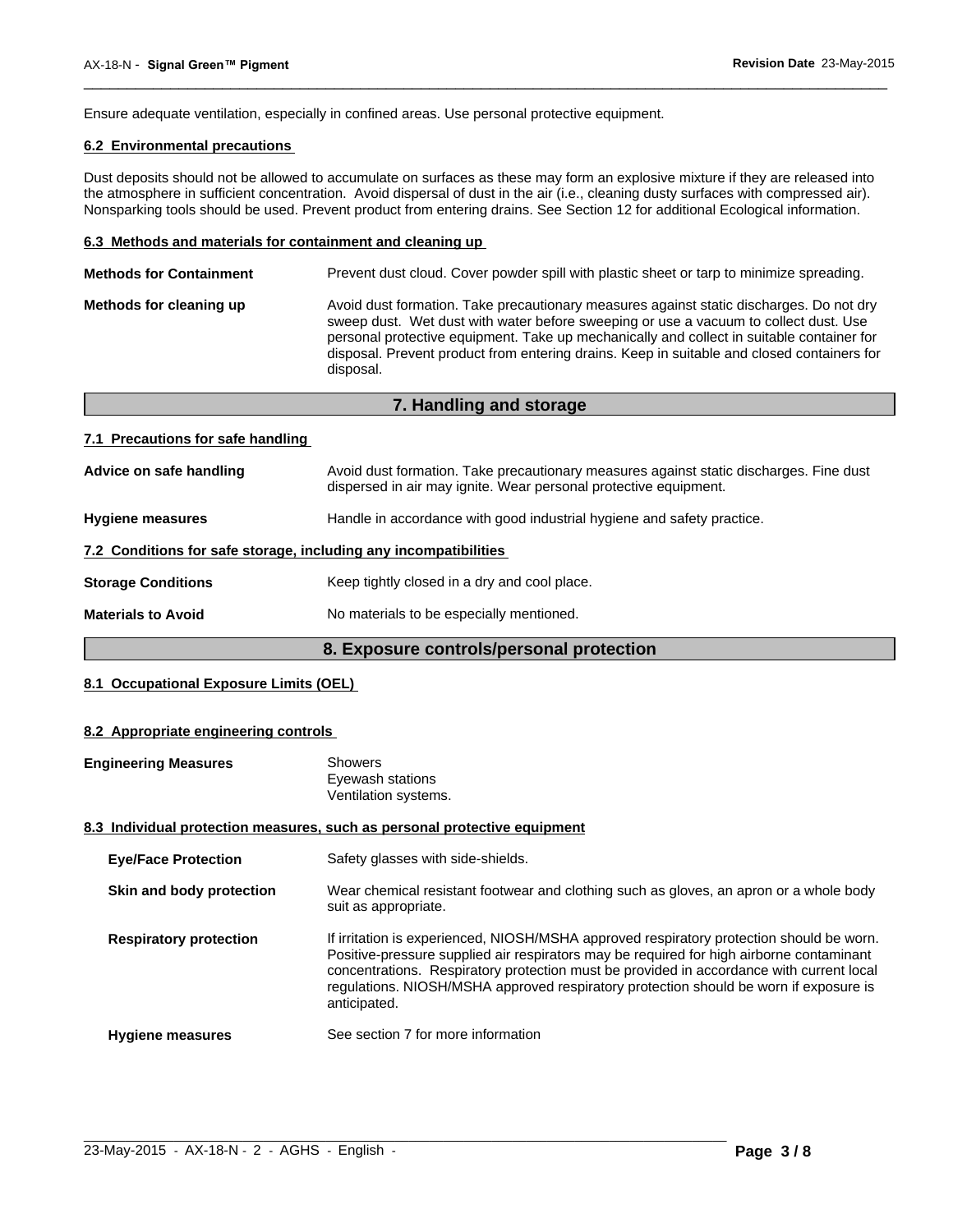# **9. Physical and chemical properties**

 $\overline{\phantom{a}}$  ,  $\overline{\phantom{a}}$  ,  $\overline{\phantom{a}}$  ,  $\overline{\phantom{a}}$  ,  $\overline{\phantom{a}}$  ,  $\overline{\phantom{a}}$  ,  $\overline{\phantom{a}}$  ,  $\overline{\phantom{a}}$  ,  $\overline{\phantom{a}}$  ,  $\overline{\phantom{a}}$  ,  $\overline{\phantom{a}}$  ,  $\overline{\phantom{a}}$  ,  $\overline{\phantom{a}}$  ,  $\overline{\phantom{a}}$  ,  $\overline{\phantom{a}}$  ,  $\overline{\phantom{a}}$ 

| 9.1 Information on basic physical and chemical properties |                          |                          |
|-----------------------------------------------------------|--------------------------|--------------------------|
| <b>Physical state</b>                                     | Solid                    |                          |
| Appearance                                                | Powder                   |                          |
| Color                                                     | Green                    |                          |
| Odor                                                      | Pungent                  |                          |
| <b>Odor Threshold</b>                                     | No information available |                          |
| <b>Property</b>                                           | <b>Values</b>            | <b>Remarks • Methods</b> |
| рH                                                        | Not Applicable           |                          |
| Melting/freezing point                                    | 110 °C / 230 °F          |                          |
| <b>Boiling point/boiling range</b>                        | Not applicable           | No information available |
| <b>Flash Point</b>                                        | Not Applicable           | No information available |
| <b>Evaporation rate</b>                                   | Not Applicable           | No information available |
| <b>Flammability (solid, gas)</b>                          |                          | No information available |
| <b>Flammability Limits in Air</b>                         |                          |                          |
| upper flammability limit                                  |                          | No information available |
| lower flammability limit                                  |                          | No information available |
| Vapor pressure                                            |                          |                          |
| Vapor density                                             |                          | No information available |
| <b>Specific Gravity</b>                                   | 1.36                     |                          |
| <b>Water solubility</b>                                   | Insoluble in water       |                          |
| Solubility in other solvents                              |                          | No information available |
| <b>Partition coefficient</b>                              |                          | No information available |
| <b>Autoignition temperature</b>                           |                          | No information available |
| <b>Decomposition temperature</b>                          |                          | No information available |
| <b>Viscosity, kinematic</b>                               |                          | No information available |
| Viscosity, dynamic                                        |                          | No information available |
| <b>Explosive properties</b>                               |                          | No information available |
| <b>Oxidizing Properties</b>                               |                          | No information available |

**9.2 Other information Volatile organic compounds (VOC)** None **content**

# **10. Stability and Reactivity**

 $\_$  ,  $\_$  ,  $\_$  ,  $\_$  ,  $\_$  ,  $\_$  ,  $\_$  ,  $\_$  ,  $\_$  ,  $\_$  ,  $\_$  ,  $\_$  ,  $\_$  ,  $\_$  ,  $\_$  ,  $\_$  ,  $\_$  ,  $\_$  ,  $\_$  ,  $\_$  ,  $\_$  ,  $\_$  ,  $\_$  ,  $\_$  ,  $\_$  ,  $\_$  ,  $\_$  ,  $\_$  ,  $\_$  ,  $\_$  ,  $\_$  ,  $\_$  ,  $\_$  ,  $\_$  ,  $\_$  ,  $\_$  ,  $\_$  ,

# **10.1 Reactivity**

.

No dangerous reaction known under conditions of normal use

# **10.2 Chemical stability**

Stable

# **10.3 Possibility of hazardous reactions**

None under normal processing.

#### **10.4 Conditions to Avoid**

Dust formation. Take precautionary measures against static discharges.

# **10.5 Incompatible Materials**

None known based on information supplied.

# **10.6 Hazardous Decomposition Products**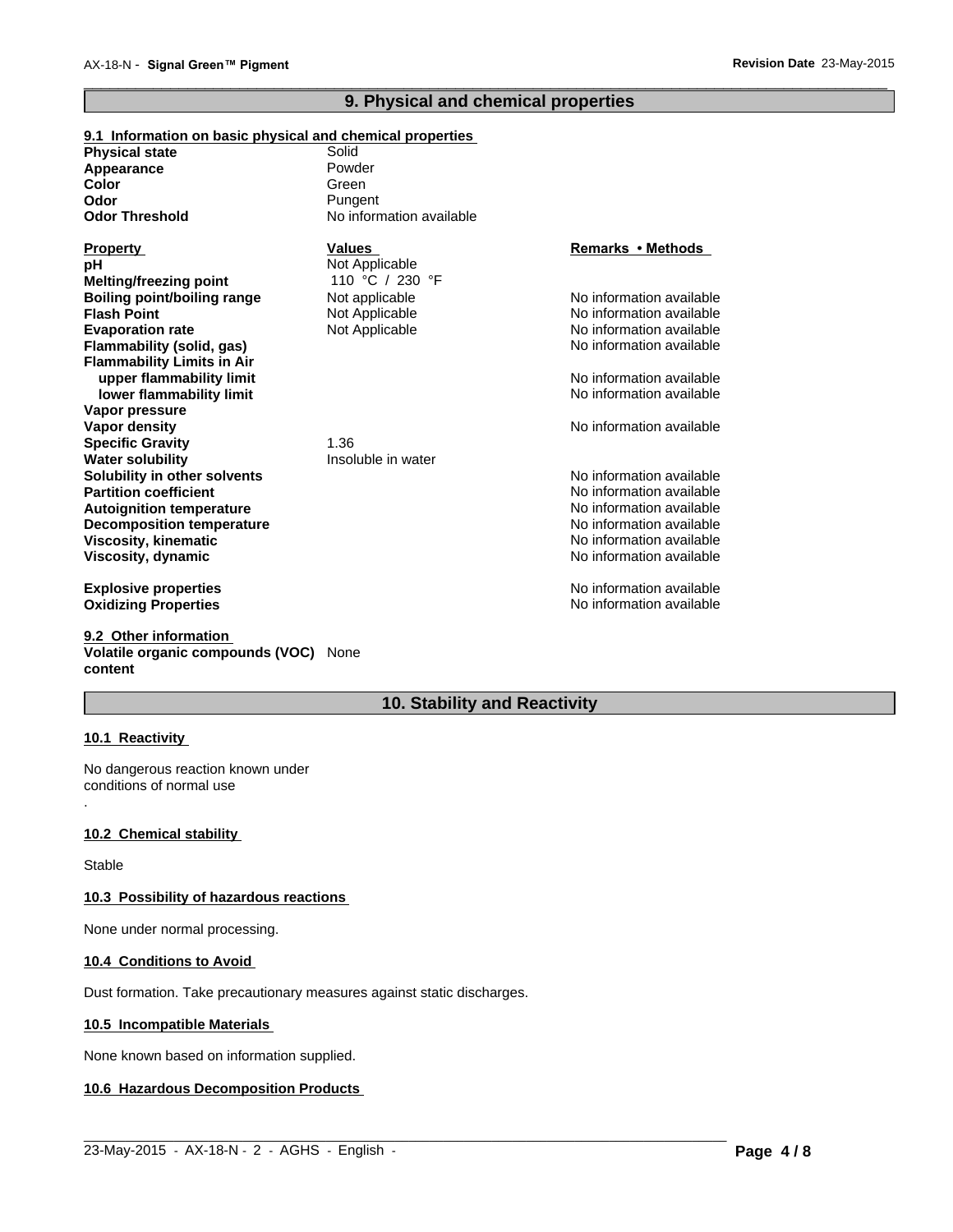None known based on information supplied.

# **11. Toxicological information**

 $\overline{\phantom{a}}$  ,  $\overline{\phantom{a}}$  ,  $\overline{\phantom{a}}$  ,  $\overline{\phantom{a}}$  ,  $\overline{\phantom{a}}$  ,  $\overline{\phantom{a}}$  ,  $\overline{\phantom{a}}$  ,  $\overline{\phantom{a}}$  ,  $\overline{\phantom{a}}$  ,  $\overline{\phantom{a}}$  ,  $\overline{\phantom{a}}$  ,  $\overline{\phantom{a}}$  ,  $\overline{\phantom{a}}$  ,  $\overline{\phantom{a}}$  ,  $\overline{\phantom{a}}$  ,  $\overline{\phantom{a}}$ 

#### **11.1 Acute toxicity**

#### **Numerical measures of toxicity: Product Information**

| LD50 Oral:         | <b>LD50 Dermal:</b> |
|--------------------|---------------------|
| 16,000 mg/kg (rat) | 23,000 mg/kg (rat)  |

#### **Numerical measures of toxicity: Component Information**

#### **11.2 Information on toxicological effects**

### **Skin corrosion/irritation**

Product Information

• Not a dermal irritant

Component Information

• No information available

#### **Eye damage/irritation**

Product Information

• Dust contact with the eyes can lead to mechanical irritation

Component Information

• No information available

#### **Respiratory or skin sensitization**

Product Information • No information available Component Information • No information available

#### **Germ Cell Mutagenicity**

Product Information • No information available Component Information • No information available

#### **Carcinogenicity**

• This product contains <0.1% free formaldehyde and may be capable of outgassing formaldehyde at levels in excess of OSHA's Action Level under some conditions of use. Formaldehyde is a known cancer hazard. Long term exposure may result in dermatitis or respiratory sensitization for sensitive individuals.

 $\_$  ,  $\_$  ,  $\_$  ,  $\_$  ,  $\_$  ,  $\_$  ,  $\_$  ,  $\_$  ,  $\_$  ,  $\_$  ,  $\_$  ,  $\_$  ,  $\_$  ,  $\_$  ,  $\_$  ,  $\_$  ,  $\_$  ,  $\_$  ,  $\_$  ,  $\_$  ,  $\_$  ,  $\_$  ,  $\_$  ,  $\_$  ,  $\_$  ,  $\_$  ,  $\_$  ,  $\_$  ,  $\_$  ,  $\_$  ,  $\_$  ,  $\_$  ,  $\_$  ,  $\_$  ,  $\_$  ,  $\_$  ,  $\_$  ,

#### **Reproductive toxicity**

Product Information • No information available Component Information • No information available

#### **STOT - single exposure** No information available

**STOT - repeated exposure**

• No known effect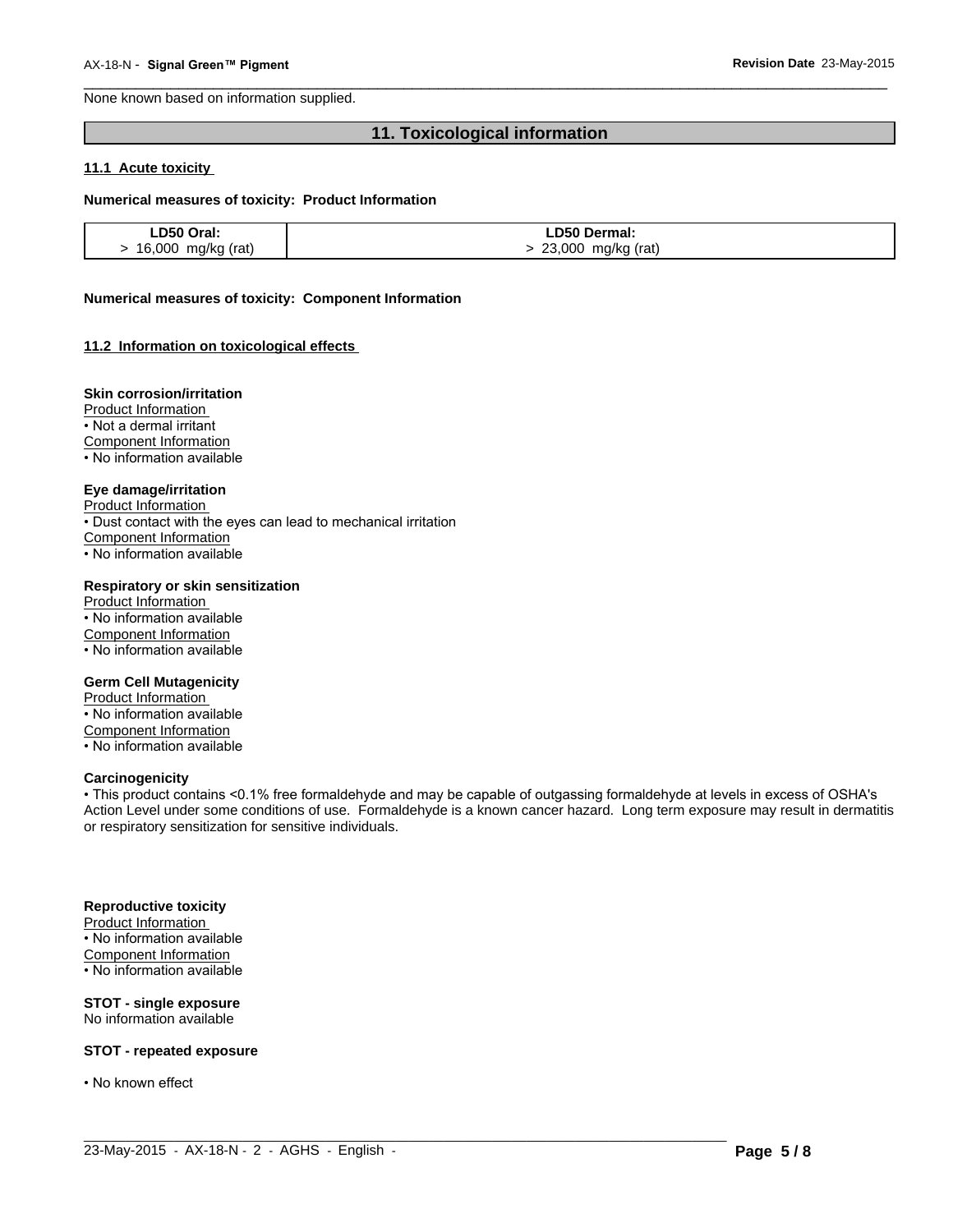#### **Other adverse effects** Target Organs • No information available Product Information • No information available Component Information • No information available

### **Aspiration hazard**

Product Information • No information available Component Information • No information available

# **12. Ecological information**

 $\overline{\phantom{a}}$  ,  $\overline{\phantom{a}}$  ,  $\overline{\phantom{a}}$  ,  $\overline{\phantom{a}}$  ,  $\overline{\phantom{a}}$  ,  $\overline{\phantom{a}}$  ,  $\overline{\phantom{a}}$  ,  $\overline{\phantom{a}}$  ,  $\overline{\phantom{a}}$  ,  $\overline{\phantom{a}}$  ,  $\overline{\phantom{a}}$  ,  $\overline{\phantom{a}}$  ,  $\overline{\phantom{a}}$  ,  $\overline{\phantom{a}}$  ,  $\overline{\phantom{a}}$  ,  $\overline{\phantom{a}}$ 

# **12.1 Toxicity**

**Ecotoxicity No information available** 

< 1 % of the mixture consists of components(s) of unknown hazards to the aquatic environment

#### **Ecotoxicity effects**

### **12.2 Persistence and degradability**

No information available.

# **12.3 Bioaccumulative potential**

Discharge into the environment must be avoided

#### **12.4 Mobility in soil**

No information available.

## **12.5 Other adverse effects**

No information available

# **13. Disposal Considerations**

### **13.1 Waste Disposal Guidance**

Dispose of in accordance with federal, state, and local regulations.

# **14. Transport Information**

| <u>DOT</u>  | Not regulated |
|-------------|---------------|
| MEX         | Not regulated |
| <b>IMDG</b> | Not regulated |
| <b>ATAI</b> | Not regulated |

# **15. Regulatory information**

**15.1 International Inventories**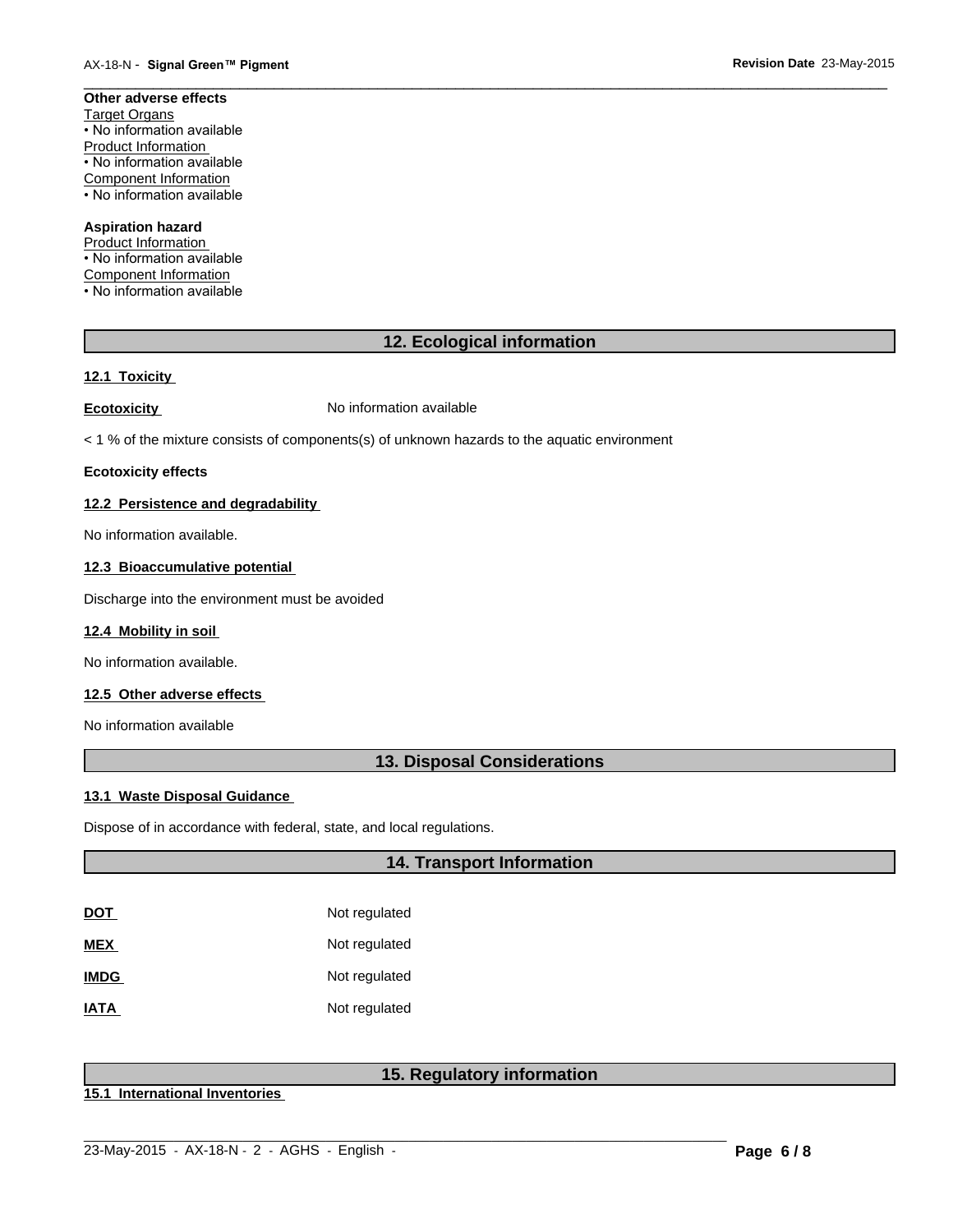| TSCA                 | Complies |  |
|----------------------|----------|--|
| DSL                  | Complies |  |
| <b>EINECS/ELINCS</b> | Complies |  |
| ENCS                 | Complies |  |
| <b>IECSC</b>         | Complies |  |
| KECL                 | Complies |  |
| PICCS                | Complies |  |
| AICS                 | Complies |  |
| <b>NZIoC</b>         |          |  |
|                      |          |  |

**TSCA** - United States Toxic Substances Control Act Section 8(b) Inventory

**DSL** - Canadian Domestic Substances List

**EINECS/ELINCS** - European Inventory of Existing Commercial Chemical Substances/EU List of Notified Chemical Substances

**PICCS** - Philippines Inventory of Chemicals and Chemical Substances

**ENCS** - Japan Existing and New Chemical Substances

**IECSC** - China Inventory of Existing Chemical Substances

**KECL** - Korean Existing and Evaluated Chemical Substances

**PICCS** - Philippines Inventory of Chemicals and Chemical Substances

**AICS** - Australian Inventory of Chemical Substances

**NZIoC** - New Zealand Inventory of Chemicals

#### **15.2 U.S. Federal Regulations**

#### **SARA 313**

Section 313 of Title III of the Superfund Amendments and Reauthorization Act of 1986 (SARA). This product does not contain any chemicals which are subject to the reporting requirements of the Act and Title 40 of the Code of Federal Regulations, Part 372.

 $\overline{\phantom{a}}$  ,  $\overline{\phantom{a}}$  ,  $\overline{\phantom{a}}$  ,  $\overline{\phantom{a}}$  ,  $\overline{\phantom{a}}$  ,  $\overline{\phantom{a}}$  ,  $\overline{\phantom{a}}$  ,  $\overline{\phantom{a}}$  ,  $\overline{\phantom{a}}$  ,  $\overline{\phantom{a}}$  ,  $\overline{\phantom{a}}$  ,  $\overline{\phantom{a}}$  ,  $\overline{\phantom{a}}$  ,  $\overline{\phantom{a}}$  ,  $\overline{\phantom{a}}$  ,  $\overline{\phantom{a}}$ 

#### **15.3 Pesticide Information**

Not applicable

#### **15.4 U.S. State Regulations**

#### **California Proposition 65**

This product contains the following Proposition 65 chemicals:

| <b>Chemical Name</b>   |                        |                       | California Prop. 65      |                                           |
|------------------------|------------------------|-----------------------|--------------------------|-------------------------------------------|
| Formaldehyde - 50-00-0 |                        |                       | Carcinogen               |                                           |
|                        |                        | 16. Other information |                          |                                           |
| <b>NFPA</b>            | Health Hazard 0        | Flammability -        | Instability -            | <b>Physical and chemical</b><br>hazards - |
| <b>HMIS</b>            | <b>Health Hazard 1</b> | <b>Flammability 1</b> | <b>Physical Hazard 0</b> | Personal protection X                     |

#### **Legend:**

*ACGIH (American Conference of Governmental Industrial Hygienists) Ceiling* (C) *DOT (Department of Transportation) EPA (Environmental Protection Agency) IARC (International Agency for Research on Cancer) International Air Transport Association (IATA) International Maritime Dangerous Goods (IMDG) NIOSH (National Institute for Occupational Safety and Health) NTP (National Toxicology Program) OSHA (Occupational Safety and Health Administration of the US Department of Labor) PEL (Permissible Exposure Limit) Reportable Quantity (RQ) Skin designation* (S\*) *STEL (Short Term Exposure Limit) TLV® (Threshold Limit Value)*